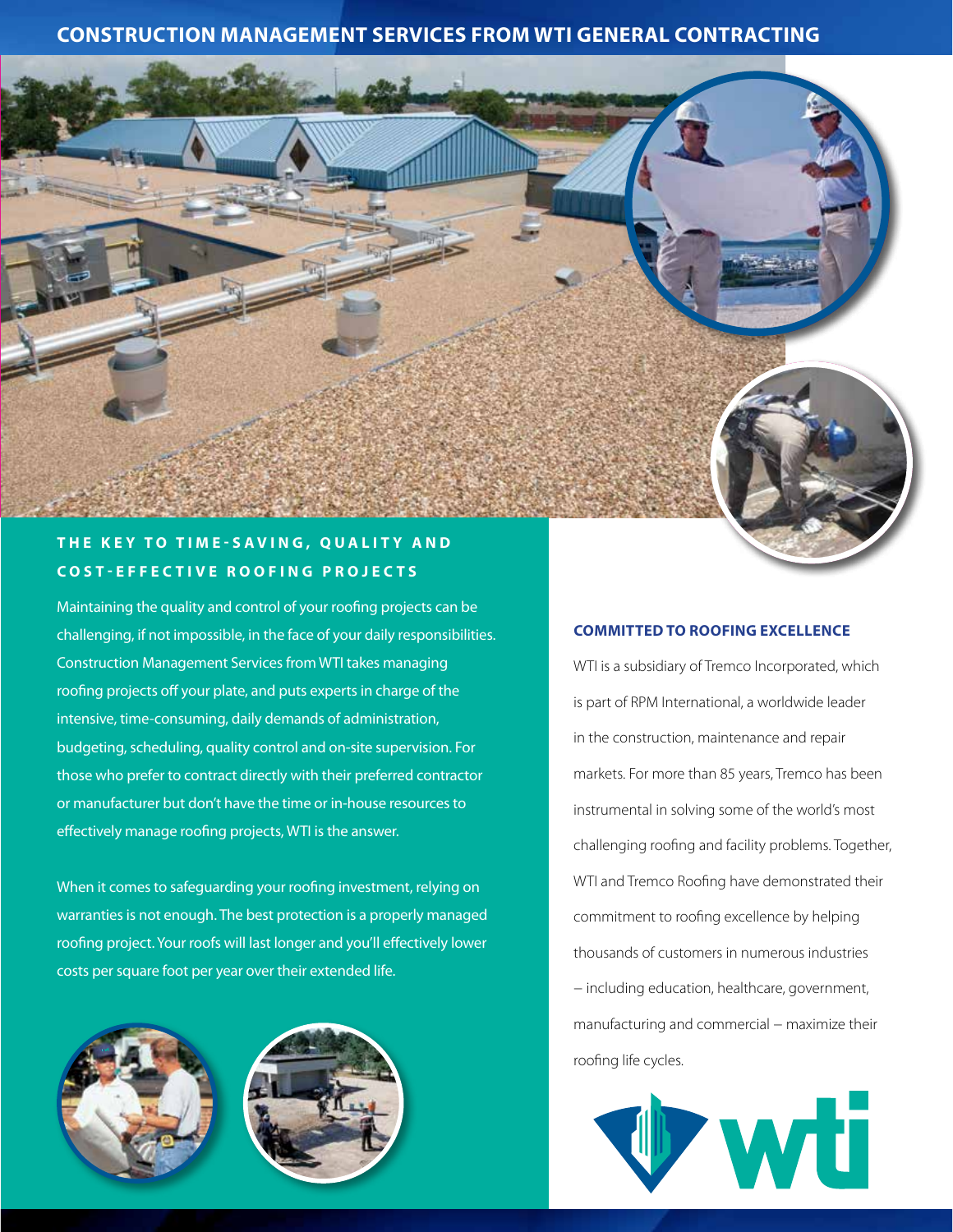

#### **HANDS-ON APPROACH BRINGS EXPERTS IN-HOUSE**

Whether you need help selecting a contractor or have already chosen one, WTI effectively brings roofing and project management knowledge in-house. This approach enables you to track the costs of every aspect of the job and benefit from savings garnered along the way. Daily oversight and quality concerns are left to seasoned experts, and safety inspections are performed every day. When you have hands-on, qualified roofing professionals in charge of your roofing projects, quality increases and costs decrease. WTI's Construction Management Services give you in-house control without in-house headaches on the following:

- 
- Selecting contracts and contractor awards Liaison with authorities having jurisdiction
- Budgeting, reporting and maintenance of records Project organization and administration
- 
- Procurement and expediting  $\cdot$  Site construction oversight
- Quality assurance and safety
- Preparing design and construction drawings Assisting in preliminary planning relative to construction
	-
	-
- Scheduling Cost controls and accounting
	-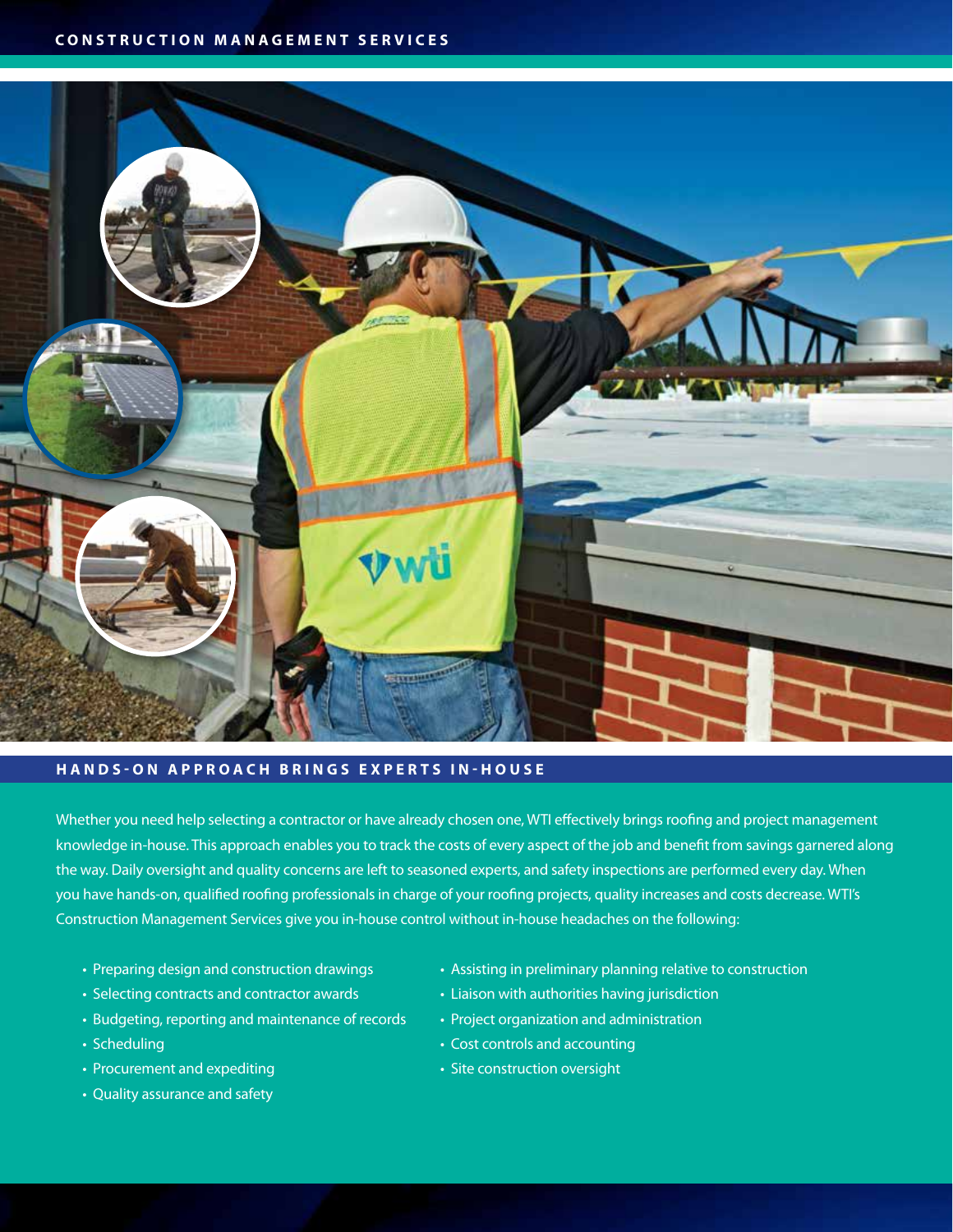

### **SEAMLESS AND COMPLETE PROJECT MANAGEMENT**

Complete project management means taking responsibility for all activities required for your roofing project, in a manner that seamlessly integrates with your operations. To keep your project on target, the fastidious oversight of daily construction activities is crucial. This is second nature to our seasoned project managers, who know that proper schedule control is about much more than timeframes. By keeping a realistic but flexible schedule that tracks and analyzes work progress and costs, projects can be completed both sooner and more cost-effectively.

Everything about your project is documented and presented to you progressively and clearly. From coordinating schedules and directing contractors to directing quality control, cost savings and safety measures, WTI helps you easily keep tabs on it all. For each project, our construction manager will:

- Coordinate with the design team
- Create and update schedules
- Document daily activities
- Provide reports
- Develop and enforce a job site safety plan
- Review and approve all pay requests
- Review and approve all submittals
- Approve shop drawings
- Coordinate deliveries



- Supervise and coordinate activities of all trade contractors
- Minimize and control all change order requests
- Implement a Quality Assurance Program
- Prepare and manage punch list
- Provide close-out manuals, as- built drawings, and all project documents
- Conduct final inspections in conjunction with the manufacturer and contractor
- Ensure timely completion of all work